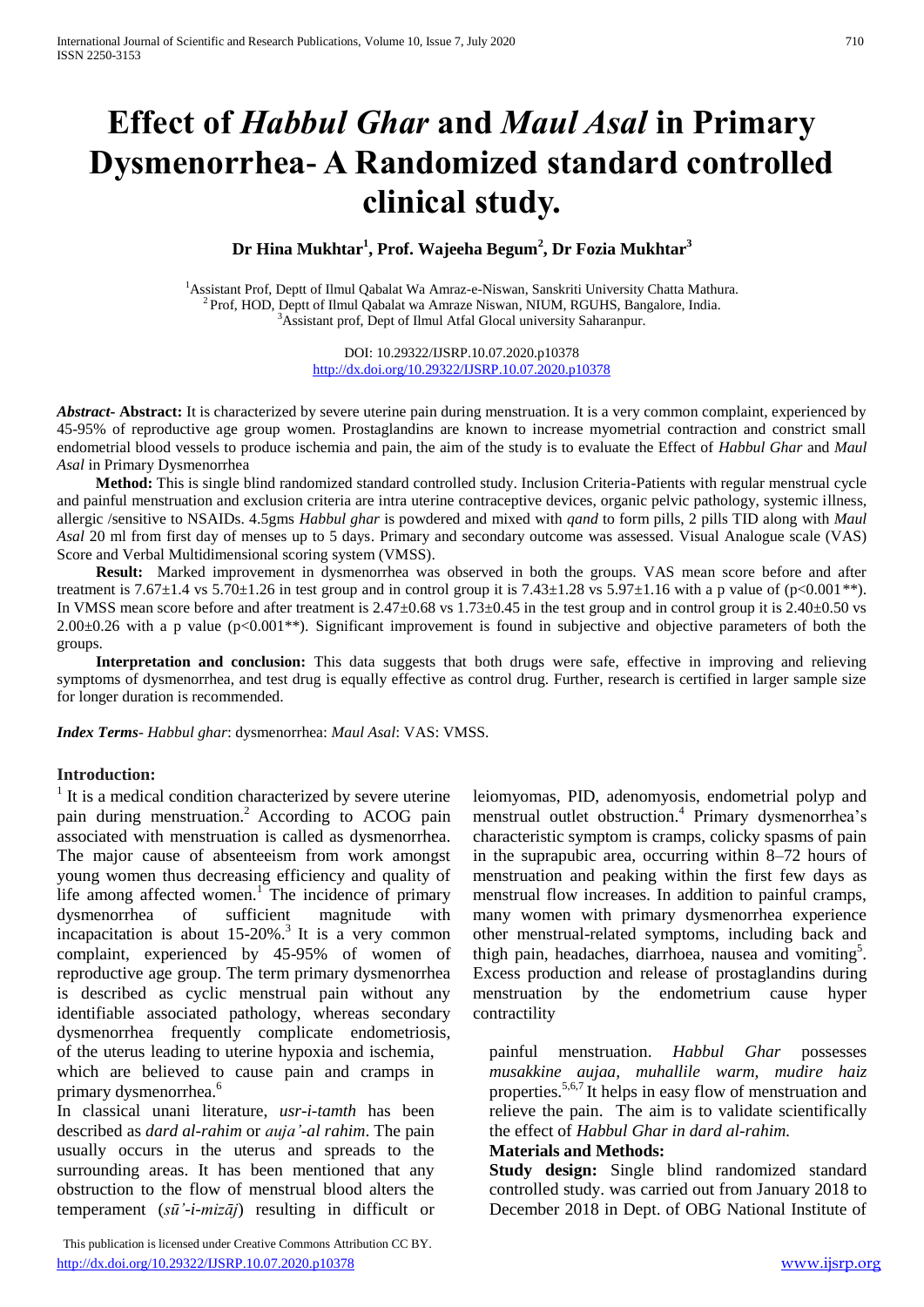Unani Medicine hospital, Bengaluru. Ethical clearance was obtained from institutional ethical committee vide (IEC-No.-NIUM/ICE/2016-2017/013/ANQ/05) approved this study, and CTRI/2018/03/012646.

**Sample size calculation:** Sample size was calculated by using formula

 $n = 2 \times \left\{ \frac{(Z\alpha/2 + Z1 - \beta)(\sigma)}{rd} \right\}^2$ 

 $n =$  sample size required,  $d =$  Expected clinical significant difference in vomiting (mean difference)  $=$ 9

σ =Pooled standard deviation = 18.3

 $Z_{\alpha/2}$  =1.96 for P < .05,  $Z_{1-\beta}$  = 0.84 r= 1 (ratio= 1:1), The sample size calculated was 62.72.

**Selection criteria:** Patients with age group of 18-35 years.<sup>8</sup>

Patients with regular menstrual cycle and painful menstruation.

**Exclusion criteria:** Intra uterine contraceptive devices.

Organic pelvic pathology.

Systemic illness.

Allergic /sensitive to NSAIDs.

# **Participants:**

60 patients were allocated by computer generated randomization chart into 2 blocks. 30 patients in the test (group A) and 30 patients in the control (group B) were included.

#### **Investigations:**

Following investigations were carried out in each case to exclude the patients with pathological conditions

patients (18 in the test group and 12 in control group) after treatment in objective parameters i.e. VAS and

VMSS in test and control group respectively. VAS in

mentioned under exclusion criteria and to assess the safety of test drug.

**For exclusion:** Haemoglobin, RBS, USG - Pelvis.

**Safety profile:** LFT (SGOT, SGPT, Alkaline Phosphatase) and RFT (Blood Urea, Serum creatinine).

#### **Intervention:**

**Control group:** Mefenamic acid 500 mg BD from first day of menses to 5 days.

**Test group**: Pills form as per standard preparation.

**Dosage and duration:** 4.5 gms *Habbul-ghar* is powdered and mixed with *qand* to form pills, 2 pills TID along with *Maul Asal* 20 ml from first day of menses up to  $5 \text{ days}^9$ .

**Subjective parameters** Painful menstruation associated with nausea

**Study procedure:** Patients complaining of dysmenorrhea symptoms like uterine cramping, nausea, vomiting, backache, diarrhoea, giddiness, syncope and fainting.

Patients were clinically examined and required haematological and biochemical investigations were done. The patients fulfilling the inclusion criteria were given informed consent form and written consent taken and included in the study.

# **Treatment outcome:**

Based on primary outcome out of 60 patients changed found in all 30 patients (18 in test group and 12 in control group) and patients were categorized into complete relief, partial relief and no relief in subjective parameters before and after treatment as follows: Based on secondary outcome out of 60 patients changed was found in 30

test group mean score was  $7.67 \pm 1.4$  before treatment and after treatment 5.70±1.26 where as in control group mean score

before treatment it was 7.43±1.28 and after treatment it was 5.97±1.16 which was statistically strongly.

# **Objective parameters:**

Visual Analogue scale (VAS) Score.

Verbal Multidimensional scoring system (VMSS).

significant (p<0.001) in both the groups. In test group mean score of VMSS before treatment was 2.47±0.68 and after treatment it was 1.73±0.45 where as in the control group mean score of VMSS before treatment it was 2.40±0.50 and after treatment it was  $2.00\pm0.26$  which was statistically strongly significant ( $p<0.001$ ) in both groups

# **Results:**

#### **Demographic distribution in test and control groups of dysmenorrhea patients**

| <b>Features</b> | <b>Test group</b><br>$n=30$ | <b>Control group</b><br>$n=30$ | <b>Total</b>     | P value $\&$<br><b>Test used</b> |
|-----------------|-----------------------------|--------------------------------|------------------|----------------------------------|
| Age in years    |                             |                                |                  |                                  |
| $<$ 20          | $9(30\%)$                   | 8(26.7%)                       | 17(28.3%)        | $P=0.294$<br>Student             |
| $20 - 30$       | 13(43.3%)                   | $12(40\%)$                     | 25(41.7%)        | t test                           |
| 31-40           | 8(26.7%)                    | $10(33.3\%)$                   | 18(30%)          |                                  |
| Total           | $30(100\%)$                 | $30(100\%)$                    | $60(100\%)$      |                                  |
| Mean $\pm$ SD   | $24.33 \pm 6.61$            | $26.13 \pm 6.56$               | $25.23 \pm 6.59$ |                                  |

 This publication is licensed under Creative Commons Attribution CC BY. <http://dx.doi.org/10.29322/IJSRP.10.07.2020.p10378>[www.ijsrp.org](http://ijsrp.org/)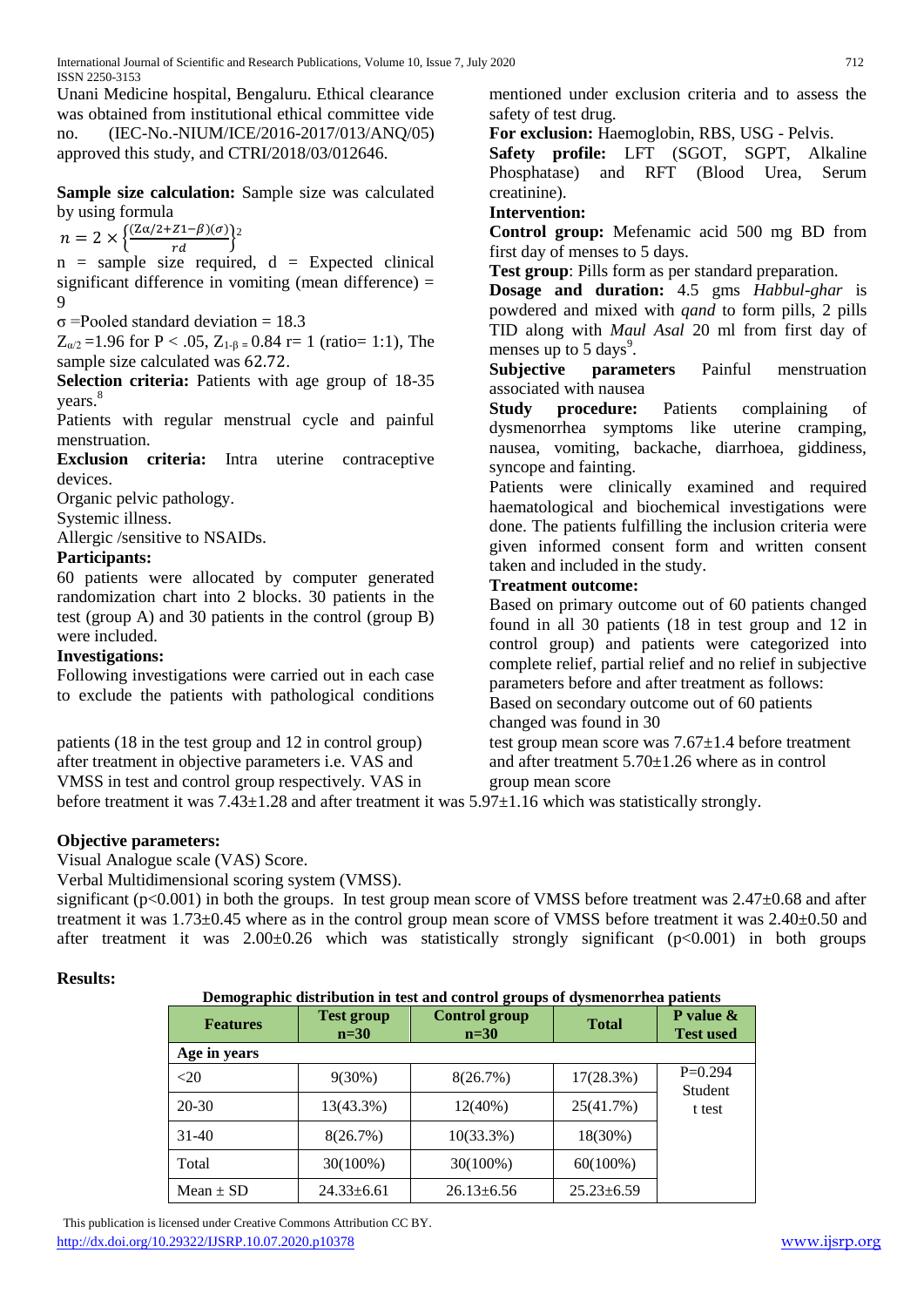| Socio economic status |             |            |             |                                    |  |
|-----------------------|-------------|------------|-------------|------------------------------------|--|
| <b>Lower Middle</b>   | 11(36.7%)   | 7(23.3%)   | 18(30%)     | $P=0.046*,$<br><b>Fisher Exact</b> |  |
| Upper                 | 4(13.3%)    | 3(10%)     | 7(11.7%)    | Test                               |  |
| <b>Upper Lower</b>    | 4(13.3%)    | 14(46.7%)  | 18(30%)     |                                    |  |
| <b>Upper Middle</b>   | 11(36.7%)   | 6(20%)     | 17(28.3%)   |                                    |  |
| Total                 | 30(100%)    | 30(100%)   | $60(100\%)$ |                                    |  |
| <b>Education</b>      |             |            |             |                                    |  |
| Illiterate            | 2(6.7%)     | 2(6.7%)    | 4(6.7%)     | $P=0.271$                          |  |
| Primary               | 2(6.7%)     | 2(6.7%)    | 4(6.7%)     | <b>Fisher Exact</b><br>Test        |  |
| Secondary             | 7(23.3%)    | $12(40\%)$ | 19(31.7%)   |                                    |  |
| <b>High School</b>    | $4(13.3\%)$ | 7(23.3%)   | 13(21.7%)   |                                    |  |
| Graduation            | 12(40%)     | 4(13.3%)   | 16(26.7%)   |                                    |  |
| Post-Graduation       | 3(10%)      | 3(10%)     | 6(10%)      |                                    |  |
| Total                 | 30(100%)    | 30(100%)   | $60(100\%)$ |                                    |  |
| <b>Habitat</b>        |             |            |             |                                    |  |
| Rural                 | $1(3.3\%)$  | $1(3.3\%)$ | $2(3.3\%)$  | $P=1.000,$<br><b>Fisher Exact</b>  |  |
| Urban                 | 29(96.7%)   | 29(96.7%)  | 58(96.7%)   | <b>Test</b>                        |  |
| Total                 | 30(100%)    | 30(100%)   | $60(100\%)$ |                                    |  |
| <b>Diet</b>           |             |            |             |                                    |  |
| Mixed                 | 21(70%)     | 17(56.7%)  | 38(63.3%)   | $P=0.284$<br>Chi=Square            |  |
| Veg                   | 9(30%)      | 13(43.3%)  | 22(36.7%)   | <b>Test</b>                        |  |
| Total                 | 30(100%)    | 30(100%)   | $60(100\%)$ |                                    |  |
| Religion              |             |            |             |                                    |  |
| Muslim                | 19(63.3%)   | 17(56.7%)  | 36(60%)     | $P=0.598$ , not<br>significant,    |  |
| Non-Muslim            | 11(36.7%)   | 13(43.3%)  | 24(40%)     | chi-square                         |  |
| Total                 | 30(100%)    | 30(100%)   | $60(100\%)$ | test                               |  |

**Table 3: Age at menarche in test and control groups in Dysmenorrhea patients.**

| Age at menarche | <b>Test group</b> | <b>Control group</b> | <b>Total</b>     |
|-----------------|-------------------|----------------------|------------------|
| 11              | $4(13.3\%)$       | 5(16.7%)             | 9(15%)           |
| 12              | 17(56.7%)         | $9(30\%)$            | 26(43.3%)        |
| 13              | $7(23.3\%)$       | $15(50\%)$           | 22(36.7%)        |
| 14              | $0(0\%)$          | $1(3.3\%)$           | $1(1.7\%)$       |
| 15              | $2(6.7\%)$        | $0(0\%)$             | $2(3.3\%)$       |
| Total           | $30(100\%)$       | 30(100%)             | $60(100\%)$      |
| $Mean + SD$     | $12.30 \pm 0.95$  | $12.40 \pm 0.81$     | $12.35 \pm 0.88$ |

P=0.664, Not Significant, Student t test

#### *Mizaj* **distribution in test and control groups of dysmenorrhea patients.**

| Mizaj | <b>Test group</b><br>$n=30$ | Control group<br>$n=30$ | <b>Total</b> | <b>P</b> value $\&$<br>test used |
|-------|-----------------------------|-------------------------|--------------|----------------------------------|
| Damwi | $10(33.3\%)$                | 11(36.7%)               | 21(35%)      | $P=0.284$                        |

 This publication is licensed under Creative Commons Attribution CC BY. http://dx.doi.org/10.29322/IJSRP.10.07.2020.p10378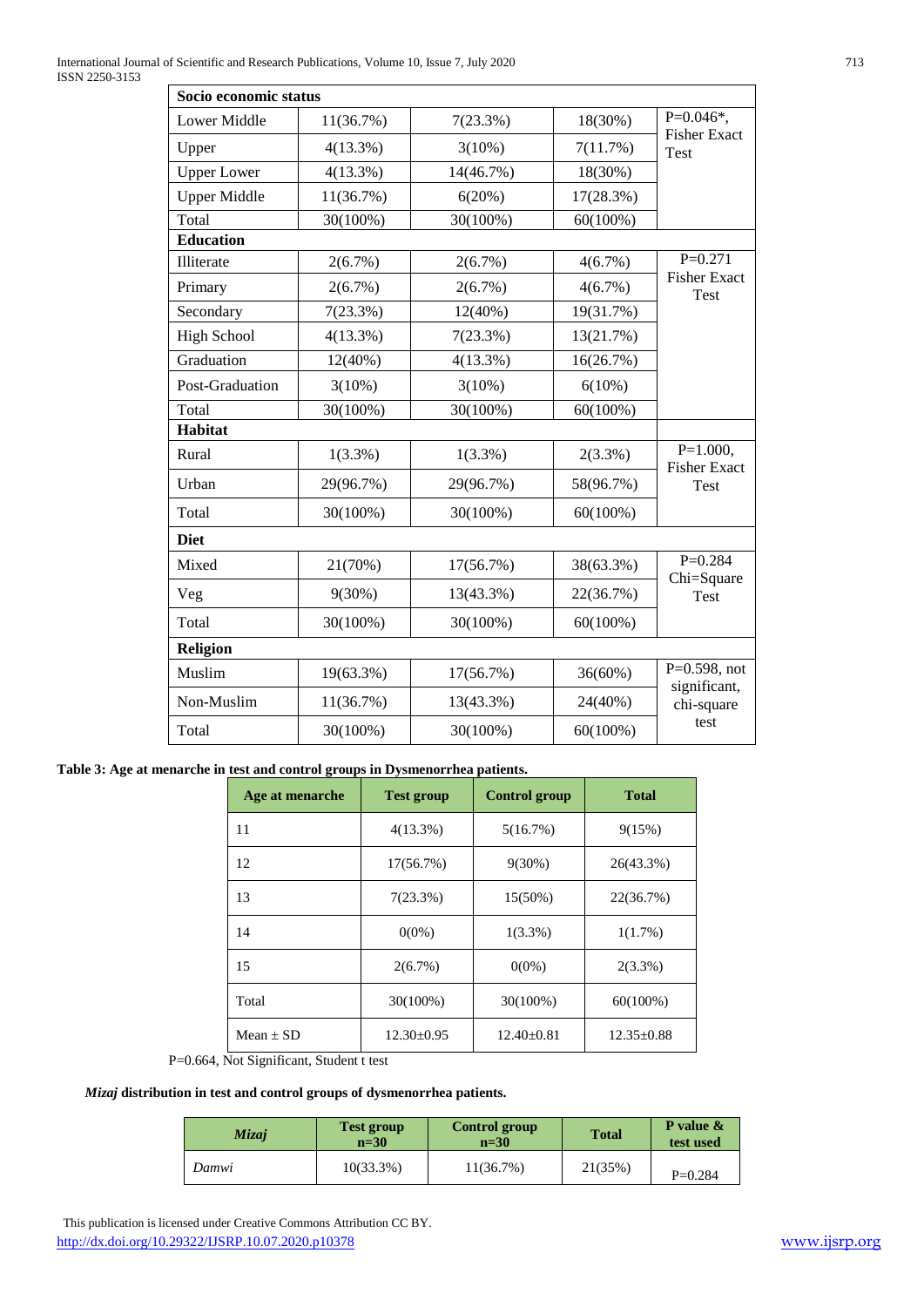| Sawdāwi | 7(23.3%) | $10(33.3\%)$ | 17(28.3%)   | <b>Fisher Exact</b><br>Test |
|---------|----------|--------------|-------------|-----------------------------|
| Balgami | 7(23.3%) | 8(26.7%)     | 15(25%)     |                             |
| Safrāwi | 6(20%)   | $1(3.3\%)$   | 7(11.7%)    |                             |
| Total   | 30(100%) | 30(100%)     | $60(100\%)$ |                             |

#### **Visual analogue scale- a comparative assessment in test and control groups of dysmenorrhea patients.**

| <b>Visual</b><br>analogue scale | <b>Test group</b> | <b>Control group</b> | <b>Total</b>    | P value |
|---------------------------------|-------------------|----------------------|-----------------|---------|
| Before treatment                | $7.67 \pm 1.4$    | $7.43 \pm 1.28$      | $7.55 \pm 1.33$ | 0.503   |
| After treatment                 | $5.70 \pm 1.26$   | $5.97 \pm 1.16$      | $5.83 \pm 1.21$ | 0.398   |
| Difference                      | 1.967             | 1.467                | 1.717           |         |
| t value                         | 13.320            | 10.351               | 16.113          |         |
| value                           | $< 0.001**$       | $< 0.001**$          | $< 0.001**$     |         |

**Verbal multidimensional scoring system- a comparative assessment in test and control groups of dysmenorrhea patients**

| <b>Verhal</b><br>multidimensional<br>scoring system | <b>Test group</b> | <b>Control group</b> | <b>Total</b>    | P value                  |
|-----------------------------------------------------|-------------------|----------------------|-----------------|--------------------------|
| Before treatment                                    | $2.47+0.68$       | $2.40 \pm 0.50$      | $2.43+0.59$     | 0.667                    |
| After treatment                                     | $1.73 \pm 0.45$   | $2.00 \pm 0.26$      | $1.87 \pm 0.39$ | $0.007**$                |
| <b>Difference</b>                                   | 0.732             | 0.400                | 0.567           | -                        |
| t value                                             | 6.886             | 4.397                | 7.790           |                          |
| p value                                             | $< 0.001**$       | $<0.001**$           | $< 0.001**$     | $\overline{\phantom{0}}$ |

#### **Safety parameters- a comparative assessment at different study time points in two groups studied**

| <b>Variables</b>              | <b>Test group</b><br>$n=30$ | <b>Control group</b><br>$n=30$ | <b>Total</b>       | P value |
|-------------------------------|-----------------------------|--------------------------------|--------------------|---------|
| SGOT(IU/L)                    |                             |                                |                    |         |
| Before treatment<br>$\bullet$ | $21.85 \pm 7.32$            | $23.50 \pm 7.53$               | $22.68 + 7.41$     | 0.393   |
| After treatment<br>٠          | $19.87 + 6.54$              | $21.50 + 8.85$                 | $20.68 + 7.76$     | 0.420   |
| SGPT(IU/L)                    |                             |                                |                    |         |
| Before treatment<br>٠         | $22.62 + 15.20$             | $21.90 + 10.34$                | $22.26 + 12.89$    | 0.830   |
| After treatment<br>$\bullet$  | $19.33 + 6.73$              | $19.50 \pm 6.32$               | $19.42 \pm 6.47$   | 0.922   |
| Alkaline phosphate (IU/L)     |                             |                                |                    |         |
| Before treatment<br>$\bullet$ | $201.03 \pm 49.83$          | $205.40 + 51.1$                | $203.22 \pm 50.09$ | 0.739   |
| After treatment<br>$\bullet$  | $197.18 + 40.4$             | $191.07 + 42.41$               | $194.13 + 41.18$   | 0.570   |
| Blood urea (mg/dl)            |                             |                                |                    |         |
| Before treatment<br>$\bullet$ | $21.67 + 5.01$              | $24.10 + 7.16$                 | $22.88 + 6.25$     | 0.133   |
| After treatment               | $28.72 + 5.54$              | $28.47 + 7.47$                 | $28.6 + 6.52$      | 0.880   |
| Serum creatinine (mg/dl)      |                             |                                |                    |         |
| <b>Before</b> treatment       | $0.70 \pm 0.12$             | $0.70 \pm 0.12$                | $0.70 \pm 0.11$    | 1.000   |

 This publication is licensed under Creative Commons Attribution CC BY. http://dx.doi.org/10.29322/IJSRP.10.07.2020.p10378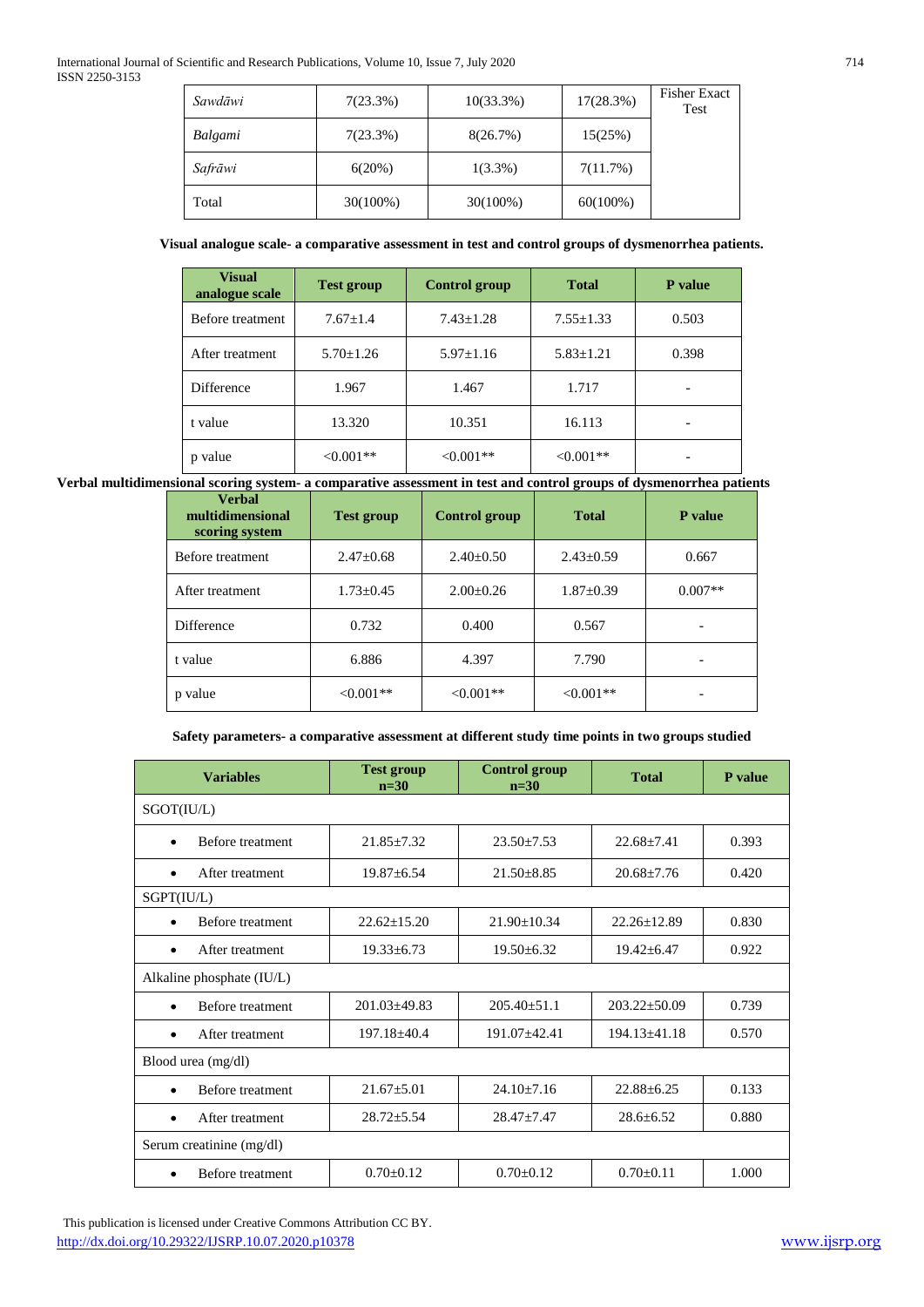|  | After treatment | $79 \pm 0.11$ | $0.77 \pm 0.12$ | $0.78 \pm 0.12$ | 570 |
|--|-----------------|---------------|-----------------|-----------------|-----|
|--|-----------------|---------------|-----------------|-----------------|-----|

#### **Outcome measures assessed in Dysmenorrhea patients.**

| <b>Outcome measure</b>   | <b>Test group</b><br>$n=30$ | <b>Control group</b><br>$n=30$ | <b>Total</b> | P value                 |  |  |
|--------------------------|-----------------------------|--------------------------------|--------------|-------------------------|--|--|
| <b>Primary outcome</b>   |                             |                                |              |                         |  |  |
| Change absent            | $12(40\%)$                  | $18(60\%)$                     | $30(50\%)$   | $P=0.121$<br>Chi-Square |  |  |
| Change present           | $18(60\%)$                  | $12(40\%)$                     | $30(50\%)$   | Test                    |  |  |
| Total                    | $30(100\%)$                 | $30(100\%)$                    | $60(100\%)$  |                         |  |  |
| <b>Secondary outcome</b> |                             |                                |              |                         |  |  |
| Change absent            | $0(0\%)$                    | $2(6.7\%)$                     | $2(3.3\%)$   | $P=0.492$<br>Fisher     |  |  |
| Change present           | 30(100%)                    | 28(93.3%)                      | 58(96.7%)    | <b>Exact Test</b>       |  |  |
| Total                    | 30(100%)                    | 30(100%)                       | $60(100\%)$  |                         |  |  |

**Table 16: Therapeutic outcome of Dysmenorrhea patients studied.**

| <b>Therapeutic</b><br>outcome | <b>Test group</b> |                 | Control group   |                 |
|-------------------------------|-------------------|-----------------|-----------------|-----------------|
|                               | <b>BT</b>         | AТ              | BТ              | AT              |
| VAS                           | $7.67 \pm 1.4$    | $5.70 \pm 1.26$ | $7.43 \pm 1.28$ | $5.97 \pm 1.16$ |
| <b>VMSS</b>                   | $2.47 \pm 0.68$   | $1.73 \pm 0.45$ | $2.40 \pm 0.50$ | $2.00 \pm 0.26$ |

**Discussion:** The study entitled "Effect of *Habbul Ghar* and *Maul Asal* in Primary Dysmenorrhea- A Randomized standard controlled clinical study" was conducted in the Dept. of *Ilmul Qabalat wa Amraze Niswan,* National Institute of Unani Medicine Hospital Bengaluru during 2016-2017. Patients (n=100) of dysmenorrhea were assessed for eligibility, among which 10 patients denied to participate in study, 100

#### **Age:**

Dysmenorrhea is the most common disorder in women of reproductive age. $^{10}$  The Mean $\pm$ SD of age of the participants included in the present study were 24.33±6.61 and 26.13±6.56. maximum number of patients belongs to age group 20-30 years i.e. 25(41.7%). Followed by 31-40 years i.e.  $18(30\%)$ , <20 years i.e.  $17(28.3%)$  with a p value P=0.294, which is not significant in the test and control group respectively **(table 2)**. This study results are consistent to studies conducted by kural MR *et al*,<sup>11</sup> the average age of the participants was 20.4±1.8 years, ranging from 17-25 years. our result similar to the results of Habibi N *et al,*<sup>12</sup> who reported mean age of the participants was ranged from 18-27 years mean  $(20.69 \pm 1.59)$  our result similar to the study result of Najifi *et al*,<sup>13</sup> who reported mean age of the participant in the study was  $22.2\pm2.18$  years

 This publication is licensed under Creative Commons Attribution CC BY. http://dx.doi.org/10.29322/IJSRP.10.07.2020.p10378

patients were accepted for enrollment. Out of 100, 30 patients were excluded, 60 patients who fulfilled the inclusion criteria were randomly allocated in two groups; 30 in test and 30 in control and assessed for subjective and objective parameters of dysmenorrhea. The study design was single blind, randomized controlled study. Efficacy assessment was based on VAS and VMSS.

(range 19-30 years). Primary dysmenorrhea is defined as menstrual pain in the absence of any organic pathology, $3$ and is most common in women under the age of  $25<sup>6</sup>$ 

#### **Socioeconomic status:**

In present study 18(30%) patients belong to Lower Middle class, 18(30%) patients belong to upper lower class, 17(28.3%) patients belong to upper middle and 7(11.7%) patients belong to upper class with a p value of 0.046\*, Which is significant among test group and control group respectively **(table 2)**. This study results consistent with Omidvar S *et al,*<sup>14</sup> who reported dysmenorrhea present in 27.3% lower socioeconomic status, 60.9% in middle class patients and 11.8% in higher socioeconomic status patients. This study shows that it was common in patients with upper middle and lower middle socio economic status and it is a fact that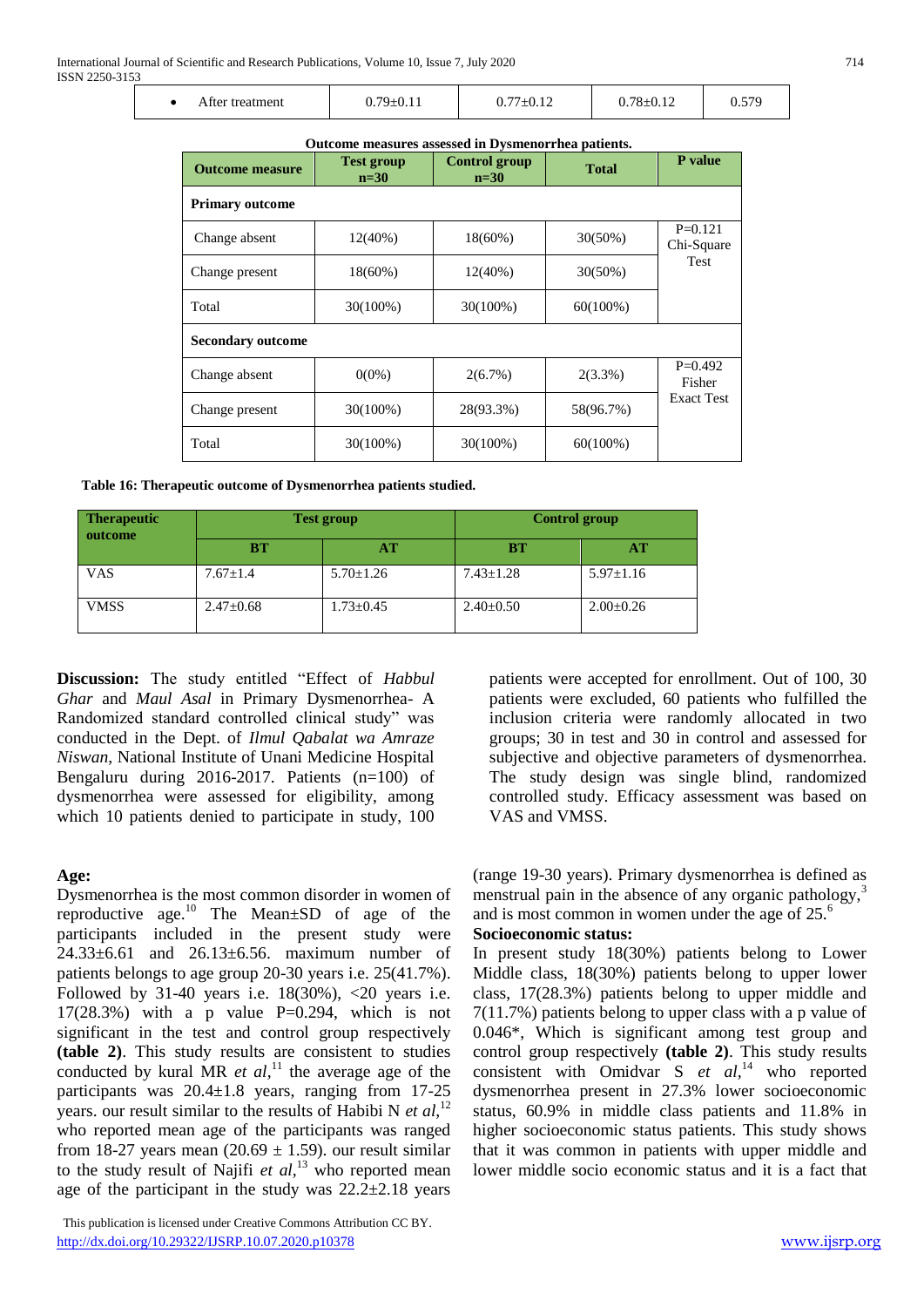patients attending the NIUM OPD are from upper middle income group.

# **Education:**

In our study 4(6.7%) patients were illiterate, 4(6.7%) patients studied up to primary education, 6(10%) patients had post-graduation degree, 13(21.7%) had high school education, 16(26.7%) patients had graduation degree, and maximum number of patients belongs to secondary education i.e. 19(31.7%) with a p value 0.271 which is not significant in test and control group **(table 2)**. According to Khodakarami B *et al,*<sup>15</sup> dysmenorrhea in high school grade students 130 (81.19%), grade one students 130 (92.41%), grade two students 157(86.69%), grade three students 77 (78.71%) and pre university level 494 (85.32%). This results contrary to the present study results because of different setting.

#### **Habitat:**

In the present study 58(96.7%) patients were from urban area and 2(3.3%) patients were from rural area with a pvalue of 1.000, which is not significant in the test and control group respectively **(table 2)**. This study results consistent to study conducted by Avasrala KA *et al,*<sup>16</sup> who reported dysmenorrhea present in 53% urban population and 44% rural population. Present study results consistent to study conducted by Sinha *et al*., who reported girls with dysmenorrhea 74.4% in urban schools and 72.7% in rural school. Study conducted by Madhubala C *et al*, <sup>17</sup> who reported prevalence of dysmenorrhea was 81.5% in rural area, and 76% in urban girls, it was contradictory to the present study, may be due to NIUM hospital is situated in metropolitan city, Bengaluru, that might be the reason behind maximum no. of patients in this study being from urban area.

# **Diet:**

In this study 38(63.3%) patients had mixed dietary habit and 22(36.7%) patients were purely vegetarians with a pvalue of 0.284, not significant in the test and control group respectively **(table 2)**. High consumption of sugars, salty snacks, sweets and desserts, tea and coffee, is associated with increased risk of dysmenorrhea, study conducted by Barnard *et al*,<sup>18</sup> who reported that intervention by a low fat vegetarian diet reduces the intensity of dysmenorrhea.<sup>116</sup> As per unani text consumption of *ghaleez aghdhyia* (heavy diet), increases the viscosity of blood and lead to the formation of *sudda*, hence blood cannot flow easily through minute blood vessels.<sup>19</sup> So that uterus undergoes forceful contraction with spas nmm during menses to expelled out the morbid viscous matter which result in pain. $^{20,21}$ 

# **Religion:**

In the present study maximum number of patients 36(60%) were belong to Muslim religion and 24(40%) were Hindu religion with a p-value of 0.598 not significant in the test and control group respectively (table 2). Study conducted by Omidvar  $\hat{S}$  *et al*,<sup>117</sup> who reported majority of patients belonged to Hindu families i.e. 84% while those from Islam, Christianity and other

 This publication is licensed under Creative Commons Attribution CC BY. http://dx.doi.org/10.29322/IJSRP.10.07.2020.p10378

religions varied from 1.3-12.3%. It was contradictory to the present study, this difference may be due to different settings and in NIUM hospital mostly patients come from Muslim community that might be the reason behind maximum no. of patients in this study being Muslims.

# **Age at menarche (years):**

In the present study the mean age of menarche was  $12.30 \pm 0.95$  and  $12.40 \pm 0.81$ , maximum no. of patients belongs to age group 12 years i.e. 26(43.3%) followed by 13 years i.e. 22(36.7%), 11 years i.e. 9(15%), 15 years i.e.  $2(3.3\%)$  and 14 years i.e.  $1(1.7\%)$  with a p- value 0.664, not significant in test and control group respectively **(table 3)**. Present results are consistent with Sinha S *et al*,<sup>22</sup> and Armour M *et al*,<sup>5</sup> who have reported in their study the mean age at menarche was 12.87 years  $(SD \pm 1.45)$  and 12.7 (1.5) respectively and found no significant relationship between age of menarche and dysmenorrhea. This study results consistent to the study results conducted by Khodakarami B *et al,*<sup>14</sup> the age at menarche was found to be  $12.92 \pm 1.05$  years. According to unani physicians, menstruation begins in the age of 10 years and the maximum age limit is  $14$  years.<sup>23</sup>

#### *Mizaj:*

In the present study the highest prevalence of dysmenorrhea was observed in women with *damwῑ mizāj* 21(35%), followed by *saudāwi mizāj* 17(28.3%), *balghami mizāj* 15(25%) and *safrāwi mizāj* 7(11.7%) with a p value of 0.284 which is significant in the test and control group respectively as assessed by temperament scale **(table 6)**. This study results consistent to the study conducted by Zaidi S *et al*, <sup>24</sup> 40.81% patient were from *damwῑ mizaj*, 21.76% patients were from *balghami mizaj* and 37.41% patients were from *safrāwi mizaj*. There is no direct evidence showing the type of *mizāj* found in women affected with dysmenorrhea. A similar larger trial purely based on *unani* parameters should be conducted with the main objective of assessment of *mizāj* for further establishment of facts.

#### **Subjective parameters:**

In this study nausea present in 20.0% patients, vomiting in 43.4%, diarrhea 13.3%, giddiness 36.7% patients and head ache in 53.3% patients. According to the study conducted by Heba A *et al*,<sup>25</sup> Nausea present in 11.3% patients, vomiting present in 10.9% patients, diarrhea present in 11.7% patients dizziness present in 15.5% patients and head ache present in 18.2% patients, this study results are contradictory to the present study results, which may be due to different settings

# **Objective parameters**

#### **Visual analogue scale:**

In the test group mean score of VAS was 7.67±1.4 before treatment and after treatment it was  $5.70\pm1.26$  which was strongly significant ( $p<0.001**$ ). In control group mean score of VAS before treatment which was 7.43±1.28 and after treatment it was 5.97 $\pm$ 1.16 which was statistically strongly significant with a p<0.001\*\* **(table 12)**. In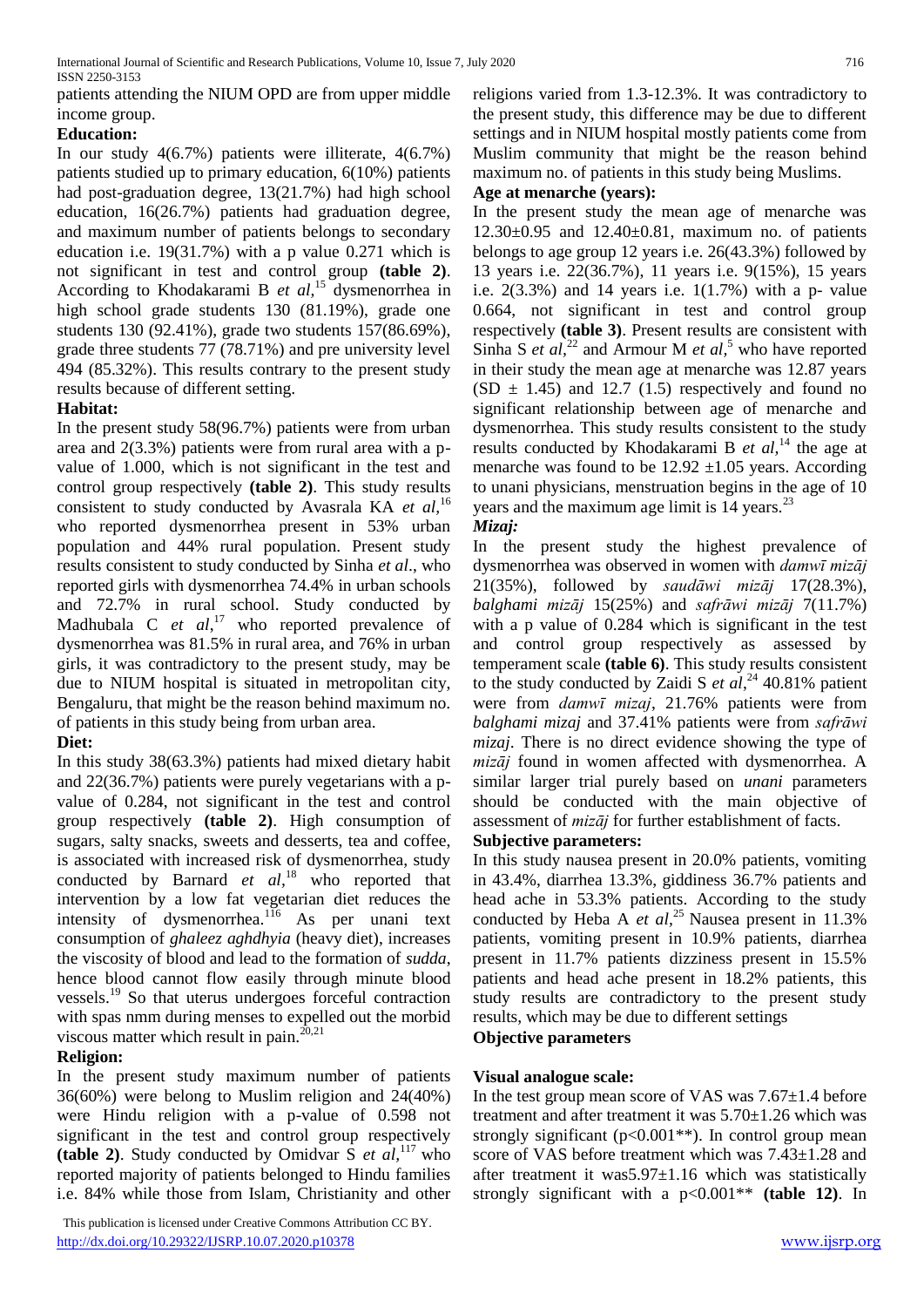intergroup comparison results indicated that *Habbulghar* was found to be more effective than mefenamic acid.

# **Verbal multidimensional scoring system:**

In the test group mean score of VMSS was 2.47±0.68 before treatment and after treatment it was 1.73±0.45 which was strongly significant  $(<0.001**)$ . In control group mean score of VMSS before treatment which was  $2.40\pm0.50$  and after treatment it was  $2.00\pm0.26$  which was statistically strongly significant with a p value of <0.001\*\***(table 13)**. In intergroup comparison results indicated that *Habbul-ghar* was found to be more effective than mefenamic acid.

#### **Safety profile**

In this study no adverse effects were observed as safety parameters blood urea, serum creatinine, SGOT, SGPT, serum alkaline phosphatase was found to be in the normal range and showed no statistical significance on pre and post-test comparison were within normal limits before and after the study **(table 14)**.

#### **Adverse effects**

No adverse effects were reported with regard to test and control during consumption; hence in the present study both drugs were safe clinically.

# **Outcome measures: (table 15)**

#### **Primary outcome**

Based on primary outcome out of 60 patients changed found in all 30 patients (18 in test group and 12 in control group) and patients were categorized into complete relief, partial relief and no relief in subjective parameters before and after treatment as follows:

#### **Nausea:**

In this study, in the control group out of 30 patients, 6 were having nausea, while there were no patients in the test group. In the control group out of 6 patients, 2 patients had complete relief and 4 patients were having mild nausea means that 5 patients were partially relieved from nausea. There were no patients in the test group having nausea.

#### **Vomiting:**

In this study 6 patients in the control group and 7 patients in test group were having vomiting. Out of 6 patients, 3 patients having mild and 3 patients were having moderate vomiting. In test group out of 7 patients out of which 2 were having mild and 5 were having moderate vomiting, 2 patients had complete relieved in control group while all over 11 patients were partially relieved.

# **Giddiness:**

Out of 30 patients in the test group 10 patients were having giddiness in the test group and 2 patients were having giddiness in the control group.1 patient got complete cure in test group while 9 patients were partially relieved but in control group 2 patients were partially relieved, no one got complete cure.

#### **Diarrhoea:**

In the present study in test group 1 patient was having diarrhea in the test group while in control group 3 patients were having diarrhea. Both in test group and control group patients were partially got relived from diarrhea there was no complete cure in both the groups.

#### **Head ache:**

In the present study in test group out of 30 patients, 11 patients were having head ache where as in the control group 5 patients were having head ache. No patient had complete relieved in both the test and control group, all over patients were partially relieved.

#### **Secondary outcome.**

Based on secondary outcome out of 60 patients changed was found in 30 patients (18 in the test group and 12 in control group) after treatment in objective parameters i.e. VAS and VMSS in test and control group respectively. VAS in test group mean score was  $7.67 \pm 1.4$  before treatment and after treatment  $5.70 \pm 1.26$  where as in control group mean score before treatment it was  $7.43\pm1.28$  and after treatment it was  $5.97\pm1.16$  which was statistically strongly significant (p<0.001) in both the groups. In test group mean score of VMSS before treatment was 2.47±0.68 and after treatment it was 1.73±0.45 where as in the control group mean score of VMSS before treatment it was 2.40±0.50 and after treatment it was 2.00±0.26 which was statistically strongly significant  $(p<0.001)$  in both groups.

#### **Therapeutic outcome**

In present study results were analyzed on the basis of VAS and VMSS scoring which was strongly significant (p<0.001) in both the groups **(table 16)**.

#### **Conclusion:**

In conclusion result of this study validates the claims of unani scholars and it is specific for the treatment of *dardi- rahim*, *Habbul-ghar and Maul Asal* has a noticeable efficacy and safety in dysmenorrhea. The data suggest that test drug was equally effective as control drug, as it possesses *musakkin-i-auja'a, muhallil-i-waram, mudirri-hayd* properties. It helps in easy flow of menstruation and relieve the pain.

**Recommendation:** As dysmenorrhea is widely prevalent and common complaint with adverse impact on quality of life which sometimes results in activity restriction. Therefore, this complaint should be taken into proper consideration to improve the quality of reproductive health. Moreover, there has been increasing interest of alternative treatment now. Women can use herbal remedies more comfortable in dysmenorrhea. Further, double- blind, randomized controlled trials on larger sample size for longer duration are recommended.

#### **References:**

1. Kumaram AS. Essentials of Gynaecology. New Delhi: Jaypee Brothers medical publishers (P) Limited; 2005:55-62.